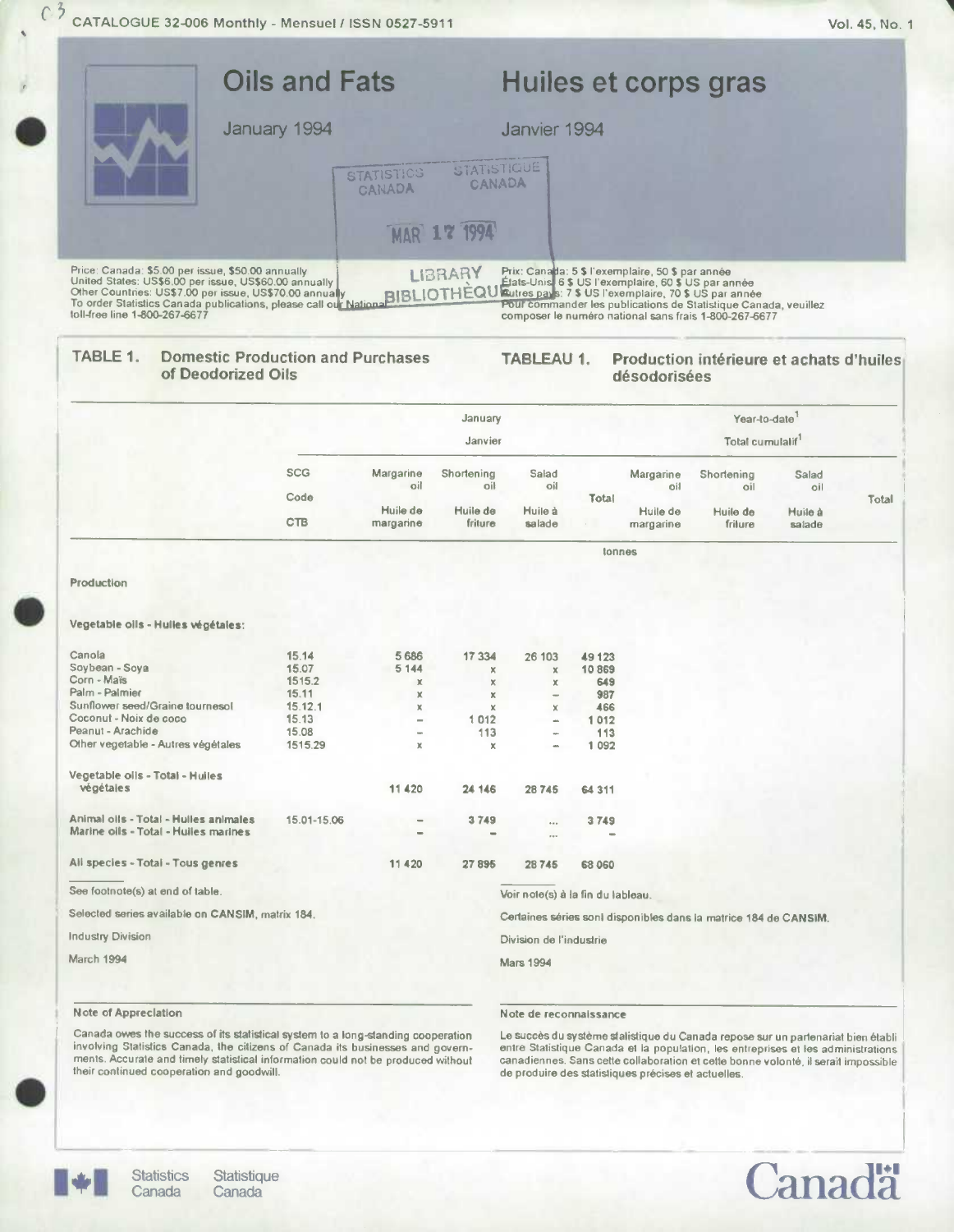$\overline{\mathcal{E}}$ 

 $\Delta$ 

#### TABLE 1. Domestic Production and Purchases of TABLEAU 1. **Deodorized Oils - Concluded**

Production intérieure et achats d'huiles désodorisées - fin

|                                                                                                                                                                                                                                                                                                                                                                                                                                                |                       | January<br>Janvier  |                                    |             |                                   | Year-to-date <sup>7</sup><br>Total cumulatif                                                                                                                                                                                                                                                                                                                                                                                                                                                                                      |                   |       |
|------------------------------------------------------------------------------------------------------------------------------------------------------------------------------------------------------------------------------------------------------------------------------------------------------------------------------------------------------------------------------------------------------------------------------------------------|-----------------------|---------------------|------------------------------------|-------------|-----------------------------------|-----------------------------------------------------------------------------------------------------------------------------------------------------------------------------------------------------------------------------------------------------------------------------------------------------------------------------------------------------------------------------------------------------------------------------------------------------------------------------------------------------------------------------------|-------------------|-------|
|                                                                                                                                                                                                                                                                                                                                                                                                                                                | Margarine<br>oil      | Shortening<br>oil   | Salad<br>oil                       |             | Margarine<br>oil                  | Shortening<br>oil                                                                                                                                                                                                                                                                                                                                                                                                                                                                                                                 | Salad<br>oil      |       |
|                                                                                                                                                                                                                                                                                                                                                                                                                                                | Huile de<br>margarine | Huile de<br>friture | Huile à<br>salade                  | Total       | Huile de<br>margarine             | Huile de<br>friture                                                                                                                                                                                                                                                                                                                                                                                                                                                                                                               | Huile à<br>salade | Total |
|                                                                                                                                                                                                                                                                                                                                                                                                                                                |                       |                     |                                    | tonnes      |                                   |                                                                                                                                                                                                                                                                                                                                                                                                                                                                                                                                   |                   |       |
| Purchases of Canadian deodorized<br>oils - Achats d'huiles désodorisées<br>canadien                                                                                                                                                                                                                                                                                                                                                            |                       |                     |                                    |             |                                   |                                                                                                                                                                                                                                                                                                                                                                                                                                                                                                                                   |                   |       |
| Vegetable oils - Hulles végétales;                                                                                                                                                                                                                                                                                                                                                                                                             |                       |                     |                                    |             |                                   |                                                                                                                                                                                                                                                                                                                                                                                                                                                                                                                                   |                   |       |
| Canola                                                                                                                                                                                                                                                                                                                                                                                                                                         | 2677                  | 1637                | 2652                               | 6966        |                                   |                                                                                                                                                                                                                                                                                                                                                                                                                                                                                                                                   |                   |       |
| Soybean - Soya                                                                                                                                                                                                                                                                                                                                                                                                                                 | x                     | x                   | ×                                  | 3110        |                                   |                                                                                                                                                                                                                                                                                                                                                                                                                                                                                                                                   |                   |       |
| Corn - Mais<br>Palm - Palmier                                                                                                                                                                                                                                                                                                                                                                                                                  | x                     |                     | x                                  | x           |                                   |                                                                                                                                                                                                                                                                                                                                                                                                                                                                                                                                   |                   |       |
| Other vegetable - Aulres végétales                                                                                                                                                                                                                                                                                                                                                                                                             | ×<br>x                | х<br>x              | x                                  | ×<br>852    |                                   |                                                                                                                                                                                                                                                                                                                                                                                                                                                                                                                                   |                   |       |
|                                                                                                                                                                                                                                                                                                                                                                                                                                                |                       |                     |                                    |             |                                   |                                                                                                                                                                                                                                                                                                                                                                                                                                                                                                                                   |                   |       |
| Vegetable oils - Total - Hulles<br>végétales                                                                                                                                                                                                                                                                                                                                                                                                   | 5332                  | х                   | 2852                               | $\mathbb X$ |                                   |                                                                                                                                                                                                                                                                                                                                                                                                                                                                                                                                   |                   |       |
| Animal oils - Total - Hulles animales                                                                                                                                                                                                                                                                                                                                                                                                          |                       |                     |                                    |             |                                   |                                                                                                                                                                                                                                                                                                                                                                                                                                                                                                                                   |                   |       |
| Marine oils - Total - Huiles marines                                                                                                                                                                                                                                                                                                                                                                                                           |                       | х                   | 000<br>000                         | х           |                                   |                                                                                                                                                                                                                                                                                                                                                                                                                                                                                                                                   |                   |       |
| All species - Total - Tous genres                                                                                                                                                                                                                                                                                                                                                                                                              | 5332                  | 3752                | 2 852                              | 11936       |                                   |                                                                                                                                                                                                                                                                                                                                                                                                                                                                                                                                   |                   |       |
| Cumulative figures will appear in subsequent issues.                                                                                                                                                                                                                                                                                                                                                                                           |                       |                     |                                    |             |                                   | Les chiffres cumulatifs paraitront dans les numéros ultérieures.                                                                                                                                                                                                                                                                                                                                                                                                                                                                  |                   |       |
|                                                                                                                                                                                                                                                                                                                                                                                                                                                |                       |                     | nombres rectifiés.                 |             |                                   |                                                                                                                                                                                                                                                                                                                                                                                                                                                                                                                                   |                   |       |
|                                                                                                                                                                                                                                                                                                                                                                                                                                                |                       |                     |                                    |             |                                   |                                                                                                                                                                                                                                                                                                                                                                                                                                                                                                                                   |                   |       |
| revised figures.<br>nil or zero.                                                                                                                                                                                                                                                                                                                                                                                                               |                       |                     | néant ou zéro.                     |             |                                   |                                                                                                                                                                                                                                                                                                                                                                                                                                                                                                                                   |                   |       |
| figures not appropriate or not applicable.                                                                                                                                                                                                                                                                                                                                                                                                     |                       |                     | n'ayant pas lieu de figurer.       |             |                                   |                                                                                                                                                                                                                                                                                                                                                                                                                                                                                                                                   |                   |       |
|                                                                                                                                                                                                                                                                                                                                                                                                                                                |                       | х                   |                                    |             |                                   | confidentiel, supprimé en vertu des dispositions de la Loi sur la stalistique.                                                                                                                                                                                                                                                                                                                                                                                                                                                    |                   |       |
|                                                                                                                                                                                                                                                                                                                                                                                                                                                |                       |                     |                                    |             |                                   |                                                                                                                                                                                                                                                                                                                                                                                                                                                                                                                                   |                   |       |
|                                                                                                                                                                                                                                                                                                                                                                                                                                                |                       |                     |                                    |             |                                   | Cette enquête est subventionnée par "Canadian Oilseed Processors                                                                                                                                                                                                                                                                                                                                                                                                                                                                  |                   |       |
|                                                                                                                                                                                                                                                                                                                                                                                                                                                |                       |                     | Association".                      |             |                                   |                                                                                                                                                                                                                                                                                                                                                                                                                                                                                                                                   |                   |       |
|                                                                                                                                                                                                                                                                                                                                                                                                                                                |                       |                     |                                    |             |                                   |                                                                                                                                                                                                                                                                                                                                                                                                                                                                                                                                   |                   |       |
| к<br>x confidential, suppressed to meet the requirements of the Statistics Act.<br>This survey is funded by the "Canadian Oilseed Processors Association".<br><b>Survey Coverage</b>                                                                                                                                                                                                                                                           |                       |                     | <b>Champs d'observation</b>        |             |                                   |                                                                                                                                                                                                                                                                                                                                                                                                                                                                                                                                   |                   |       |
|                                                                                                                                                                                                                                                                                                                                                                                                                                                |                       |                     |                                    |             |                                   | Il s'agit d'une enquête postale mensuelle avec suivi téléphonique. L'uni-<br>vers est basé sur la derniere enquête annuelle des manufactures. L'en-<br>quête doit couvrir la totalité de la production des huiles désodorisées. Le<br>champ d'observation pour "les achats d'huiles désodorisées canadien-<br>nes" qui apparaît au tableau 1 n'est pas à 100% car il ne représente que<br>les achats des établissements répondants. Le champ d'observation<br>pour les tableaux 2, 3 et 4 devrait aussi être couvert en totalité. |                   |       |
| This survey is a monthly mail-out survey with telephone follow-up. The<br>universe is based on the latest Survey of Manufactures. The survey is<br>intended to cover 100% of the production of deodorized olls. The<br>coverage for "purchases of Canadian deodorized oils" shown in Table 1<br>is not 100% but represents only the purchases of the reporting estab-<br>lishments. The coverage for Tables 2, 3 and 4 is intended to be 100%. |                       |                     |                                    |             |                                   |                                                                                                                                                                                                                                                                                                                                                                                                                                                                                                                                   |                   |       |
| Note:<br>This report reflects the activity of respondent firms operating in<br>1994. The list of respondents is published annually in the<br>December issue.                                                                                                                                                                                                                                                                                   |                       |                     | Nota:                              |             |                                   | Cette publication reflète l'activité des compagnies répondantes<br>qui opèrent en 1994. La liste des répondants est publiée<br>annuellement dans la publication de décembre.                                                                                                                                                                                                                                                                                                                                                      |                   |       |
| December issues of this publication contain a statement of the<br>degree of estimation.                                                                                                                                                                                                                                                                                                                                                        |                       |                     |                                    |             | énoncé sur le degré d'estimation. | Les numéros de décembre de cette publication contiennent un                                                                                                                                                                                                                                                                                                                                                                                                                                                                       |                   |       |
|                                                                                                                                                                                                                                                                                                                                                                                                                                                |                       |                     |                                    |             |                                   | Pour de plus amples renseignements, veuillez communiquer avec:                                                                                                                                                                                                                                                                                                                                                                                                                                                                    |                   |       |
|                                                                                                                                                                                                                                                                                                                                                                                                                                                |                       |                     | Peter Zylstra,                     |             |                                   |                                                                                                                                                                                                                                                                                                                                                                                                                                                                                                                                   |                   |       |
| For further information, contact:<br>Peter Zylstra,<br>Industry Division,                                                                                                                                                                                                                                                                                                                                                                      |                       |                     | Division de l'industrie.           |             |                                   |                                                                                                                                                                                                                                                                                                                                                                                                                                                                                                                                   |                   |       |
|                                                                                                                                                                                                                                                                                                                                                                                                                                                |                       |                     | Statistique Canada                 |             |                                   |                                                                                                                                                                                                                                                                                                                                                                                                                                                                                                                                   |                   |       |
|                                                                                                                                                                                                                                                                                                                                                                                                                                                |                       |                     | Ottawa, Ontario.                   |             |                                   |                                                                                                                                                                                                                                                                                                                                                                                                                                                                                                                                   |                   |       |
| <b>Statistics Canada</b><br>Ottawa, Ontario.<br>K1A 0T6<br>$(613)$ 951-3511                                                                                                                                                                                                                                                                                                                                                                    |                       |                     | <b>K1A 0T6</b><br>$(613)$ 951-3511 |             |                                   |                                                                                                                                                                                                                                                                                                                                                                                                                                                                                                                                   |                   |       |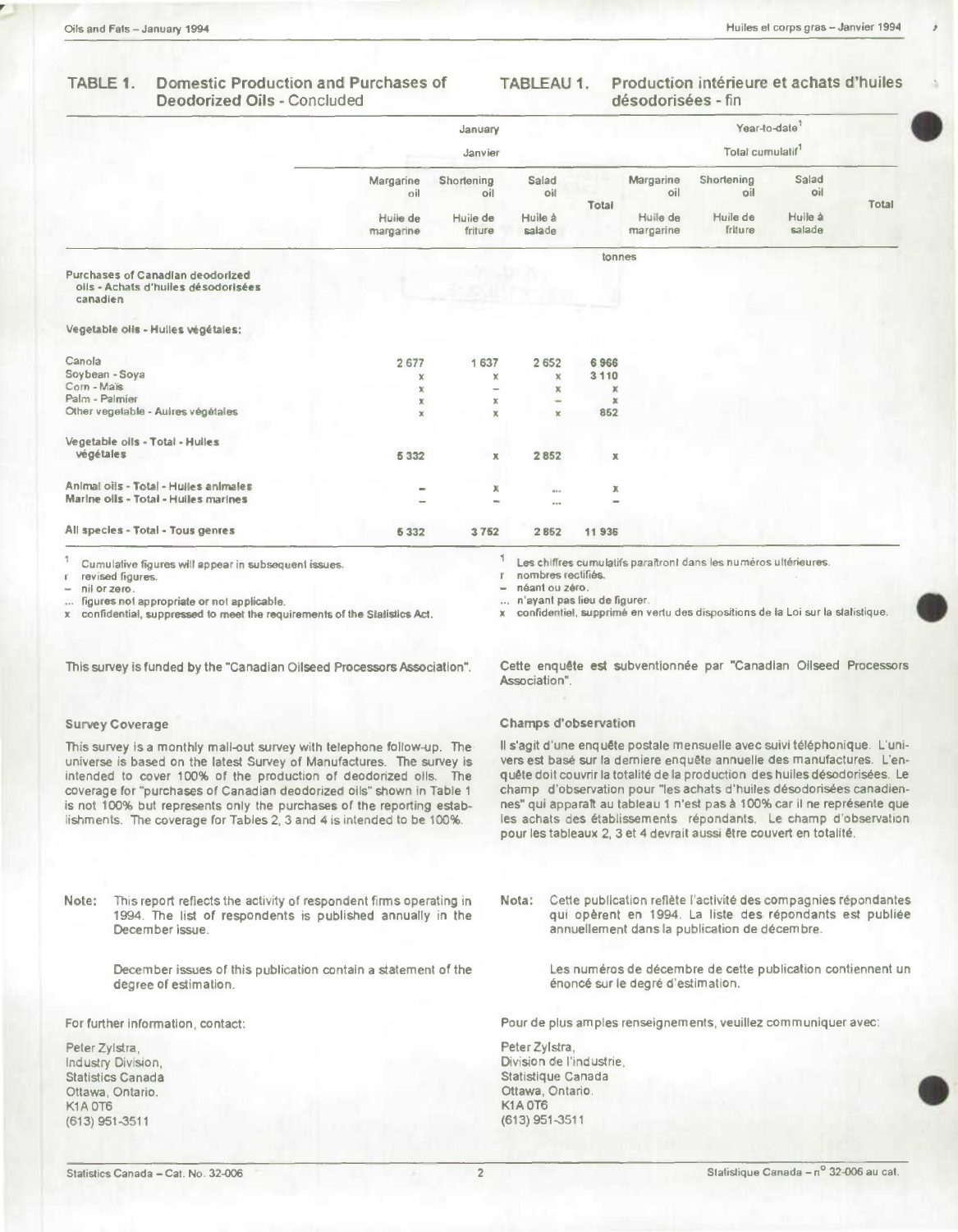#### **TABLE 2. Manufacturers' Sales and Stocks of TABLEAU 2. Ventes et stocks des fabncants d'huiles Deodorized Oils in Bulk désodorisées en vrac**

|                                                                                                |                       | January             |                              |                       | Year-to-date        |                   |
|------------------------------------------------------------------------------------------------|-----------------------|---------------------|------------------------------|-----------------------|---------------------|-------------------|
|                                                                                                |                       | Janvier             | Total cumulalif <sup>1</sup> |                       |                     |                   |
|                                                                                                | Margarine<br>oil      | Shortening<br>oil   | Salad<br>oil                 | Margarine<br>oil      | Shortening<br>oil   | Salad<br>oil      |
|                                                                                                | Huile de<br>margarine | Huile de<br>friture | Huile à<br>salade            | Huile de<br>margarine | Huile de<br>friture | Huile à<br>salade |
| Sales - Ventes                                                                                 |                       |                     | tonnes                       |                       |                     |                   |
| To packagers or bottlers <sup>2</sup> - Aux<br>empaqueleurs ou aux embouteilleurs <sup>4</sup> | 8 3 0 7               | 6411                | 13 965                       |                       |                     |                   |
| To others - A d'autres                                                                         | -                     | 13945               | 9507                         |                       |                     |                   |
| Bulk sales Total - Ventes en vrac                                                              | 8 3 0 7               | 20 35 6             | 23 472                       |                       |                     |                   |
| Total stocks - Total des stocks                                                                | 565                   | 671                 | 1448                         |                       |                     |                   |

**revised figures. r nombres rectiflés. figures not appropriate or not applicable. ... n'ayant pas lieu de figurer. - nil or zero. - néant ou zero.** 

1 Cumulative figures will appear in subsequent issues.<br>
<sup>2</sup> Not additive to packaged sales in table 3.<br>
τ revised figures.<br>
τ revised figures.<br> **2** Non additif avec les ventes en paquets du tableau 3.

# **FABLE 3.** Manufacturers' Sales and Stocks of **FABLEAU 3.** Margarine, graisse préparée<sup>1</sup> et huile à salade, ventes et stocks des fabricants in Packages en paquets

## salade, ventes et stocks des fabricants **in Packages en paquets**

|                                                         |           | January                                  |                     |           | Year-to-date <sup>2</sup>    |                   |
|---------------------------------------------------------|-----------|------------------------------------------|---------------------|-----------|------------------------------|-------------------|
|                                                         |           | Janvier                                  |                     |           | Total cumulatif <sup>2</sup> |                   |
|                                                         |           | Shortening                               | <b>Salad</b><br>oil |           | Shortening                   | Salad<br>oil      |
|                                                         | Margarine | Graisse<br>Huile à<br>préparée<br>salade |                     | Margarine | Graisse<br>préparée          | Huile à<br>salade |
| $SCG - Code - CTB$                                      | 1517.10   | 1517.90.20                               | 1517.90.30          | 1517.10   | 1517.90.20                   | 1517.90.30        |
|                                                         |           |                                          | tonnes              |           |                              |                   |
| Sales - Ventes                                          |           |                                          |                     |           |                              |                   |
| Retail - Détail                                         | 11 403    | 1549                                     | 3 4 2 2             |           |                              |                   |
| Commercial and industrial - Commercial<br>et industriel | 3 642     | 8410                                     | 2 2 6 1             |           |                              |                   |
| Packaged Sales - Total - Ventes en paquets              | 15 045    | 9959                                     | 5 6 8 3             |           |                              |                   |
| Total stocks - Total des stocks                         | 11 186    | 5823                                     | 3 2 9 9             |           |                              |                   |

**2** 

**<sup>1</sup>Including baking and frying oils and fats.** 

... figures not appropriate or not applicable.<br>**x** confidential, suppressed to meet the requirements of the Statistics Act. **.** 

**<sup>i</sup>v compris lea huiles at graisses de cuisson.** 

**Cumulative figures will appear in subsequent issues.** <sup>2</sup> Les chiffres cumulatifs paraltront dans les numéros ultérieures.<br> **2** Les chiffres cumulatifs paraltront dans les numéros ultérieures.

**r** nombres rectifiés.<br>
... n'ayant pas lieu de figurer.

**x** confidentiel, supprimé en vertu des dispositions de la Loi sur la statistique.